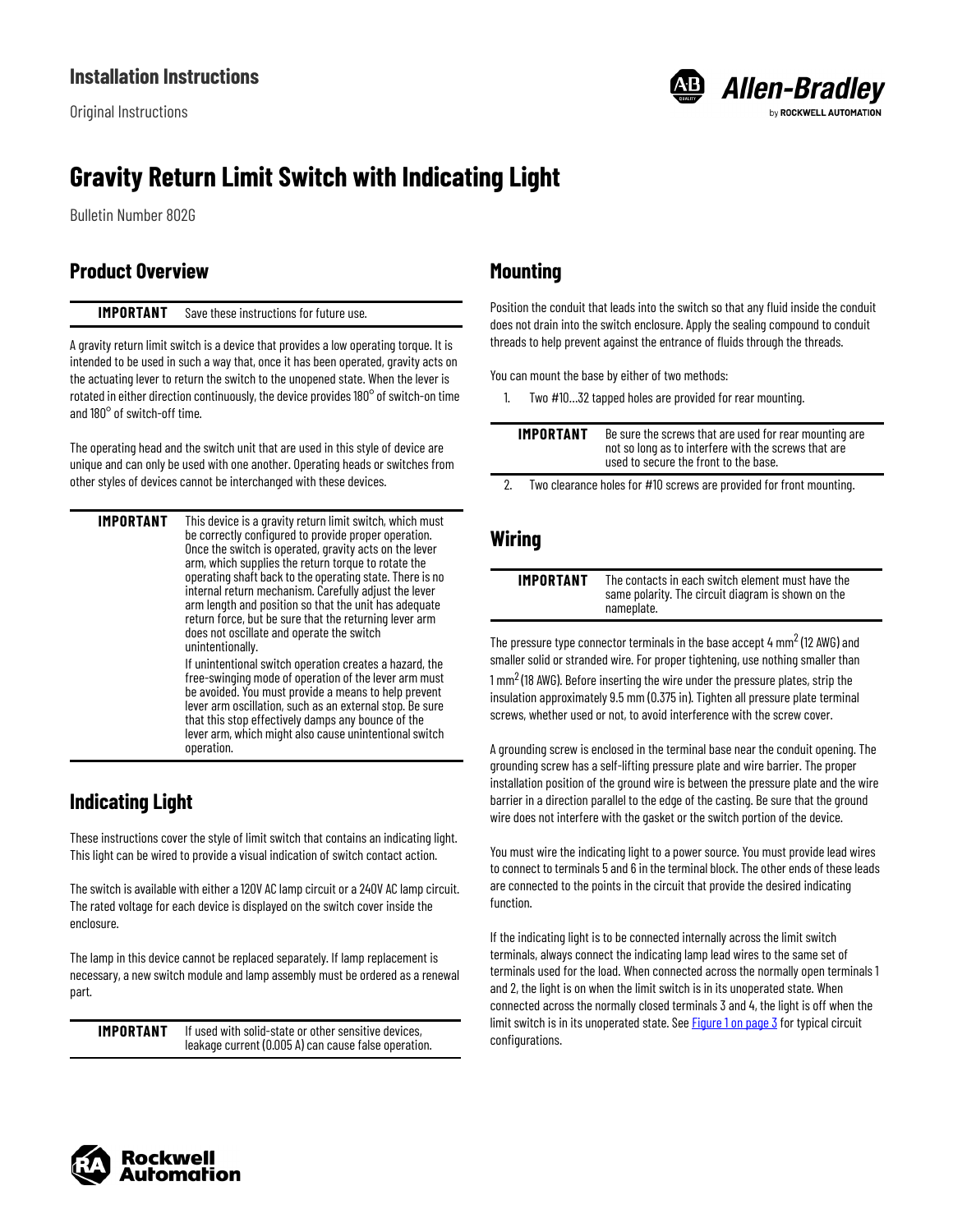After completing the wiring, check that all wires are in the wiring cavity of the terminal block so they do not interfere with the switch when it is plugged into the terminal block. Recheck all terminal wiring screws for tightness.



For switched that have been wired at the factory, check the wire color and their position in the terminal block for proper circuit hookup.

When the switch has been plugged into the terminal block, securely tighten the two cover screws to compress the body gasket.

#### **Actuator Head Positioning**

As shown in **Figure 2 on page 3**, you can place the actuator head in any of four positions on the switch body:

- 1. Loosen the four captive head screws.
- 2. Place the head in the desired position.
- 3. Securely retighten the four screws.

### **Lever Arm Positioning**

Screwdriver slots are provided on each end of the operating shaft, which can be used to keep the shaft from rotating while adjusting the position of the lever arm:

- 1. Loosen the screw that secures the lever arm clamping assembly to the operating shaft.
- 2. Position the shaft so that in the unoperated state the circuit between terminals 1 and 2 is open and between terminals 3 and 4 is closed.

The switch does not function as a gravity return device if the shaft is positioned with the circuit functions reversed. The circuit functions are reversed if in the unoperated state the circuit between terminals 1 and 2 is closed and between 3 and 4 is open.

Select the switch operating point so that the weight of the lever arm returns the unit to the unoperated state. Be sure that the maximum travel position of the lever is below the level that will cause the lever arm to oscillate in a pendulum manner, operating the switch unintentionally after gravity returns it to its unoperated position. After installing or adjusting the device, always check for this swinging action before energizing the circuit.



See **Product Overview on page 1** for restrictions on the freeswinging mode of operation

#### **Lever Arm Rod Length Adjustment**

The effective lever arm length can be varied by loosening the screw that secures the rod in the clamping block.



As the rod length that extends below the clamp assembly is shortened, the operating torque and return torque decrease, while the allowable angular overtravel increases.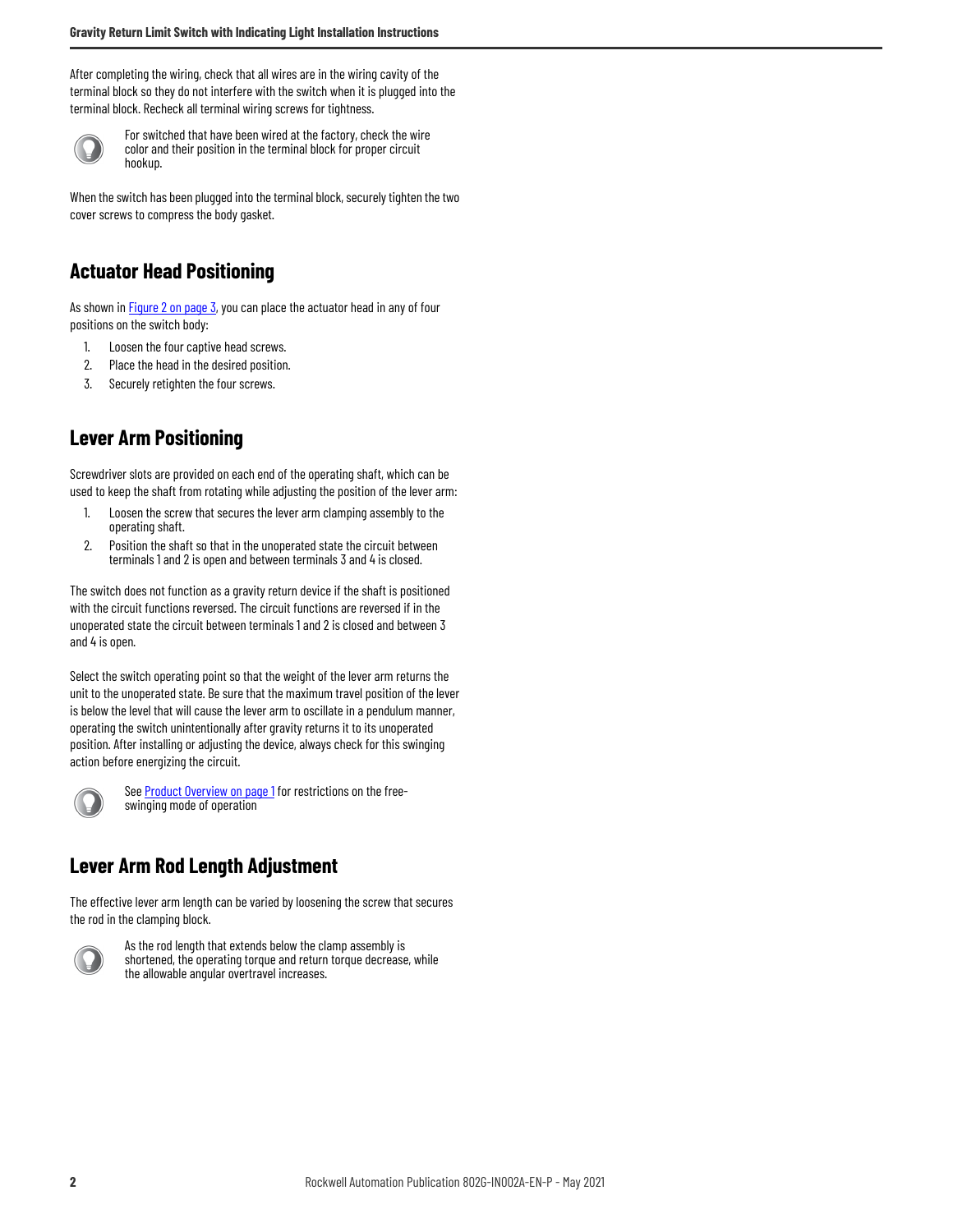#### <span id="page-2-0"></span>**Figure 1 - Typical Indicating Light Circuits**

Numbers correspond to terminal block markings.1 2 Internal connection to N.O. contact. ◠ ᡶ나<br><sub>Load</sub> Light on when the switch is unoperated.  $5 \rightarrow 6$  $\frac{3}{4}$ Internal connection to N.C. contact. Load Light off when the switch is unoperated.  $5 \rightarrow 6$ 1 2 Will not light if an external series contact is open. Load  $5 \rightarrow -4 \rightarrow 6$ 1 2 Light on when either contact is open. Load  $5 \rightarrow -4 \rightarrow 6$ 1 2 Indicate load energized; similar connection can be made with N.C. contact. Load 6 5 1 2 Alternate connections to isolate the light from the load circuit if leakage current through the load is undesirable. Load  $\frac{3}{3}$   $\frac{1}{4}$   $\frac{5}{5}$   $\frac{1}{2}$   $\frac{6}{5}$ Light is on when switch is unoperated. Similar connection can be made with load and light connections reversed.

<span id="page-2-1"></span>**Figure 2 - Actuator Head Position**